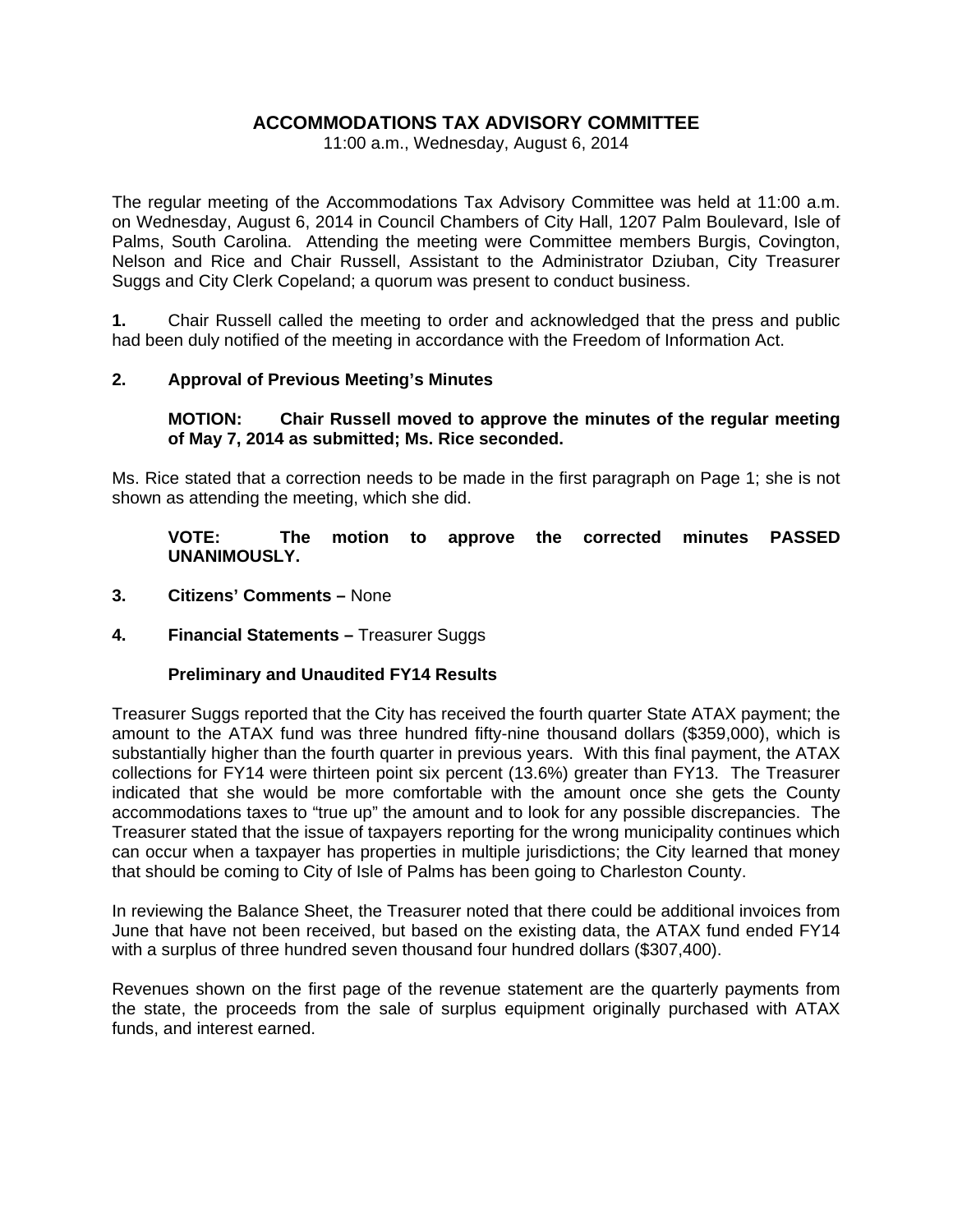ATAX Committee August 6, 2014 Page 2 of 4

On the expenditure side, several accounts were over budget as follows:

1) Public Restroom Operations  $$1,285.36$ The overage was caused by work done by Liollio toward a new facility and the cost of pressure washing every month.

**MOTION: Mr. Nelson moved to approve the over-budget amount of \$1,285.36 for public restroom expenses; Ms. Rice seconded and the motion PASSED UNANIMOUSLY.**

2) Beach Trash Barrels 763.34

**MOTION: Mr. Nelson moved to approve the over-budget amount of \$763.34 for beach trash barrels; Mr. Burgis seconded and the motion PASSED UNANIMOUSLY.**

3) Charleston CVB 72,658.19

This line was over-budget as the result of the amount of ATAX collections in FY14; no motion was needed for this overage.

4) Music Event (Island Gras) 304.30

**MOTION: Ms. Rice moved to approve the over-budget amount of \$304.30 for the music event; Mr. Nelson seconded and the motion PASSED UNANIMOUSLY.** 

5) One Police 4-Wheel Drive Patrol Vehicle 714.63

This overage was the result of outfitting the vehicle and installation.

**MOTION: Ms. Rice moved to approve the over-budget amount of \$714.63 for one patrol vehicle; Chair Russell seconded and the motion PASSED UNANIMOUSLY.** 

6) Police Body Armor 37.24

**MOTION: Mr. Nelson moved to approve the over-budget amount of \$37.24 for body armor; Ms. Rice seconded and the motion PASSED UNANIMOUSLY.**

7) One Ford F150 Truck for the Fire Department 370.61

This overage is the result of outfitting the truck.

**MOTION: Ms. Rice moved to approve the over-budget amount of \$370.61 for the Fire Department Ford F150 truck; Mr. Nelson seconded and the motion PASSED UNANIMOUSLY.**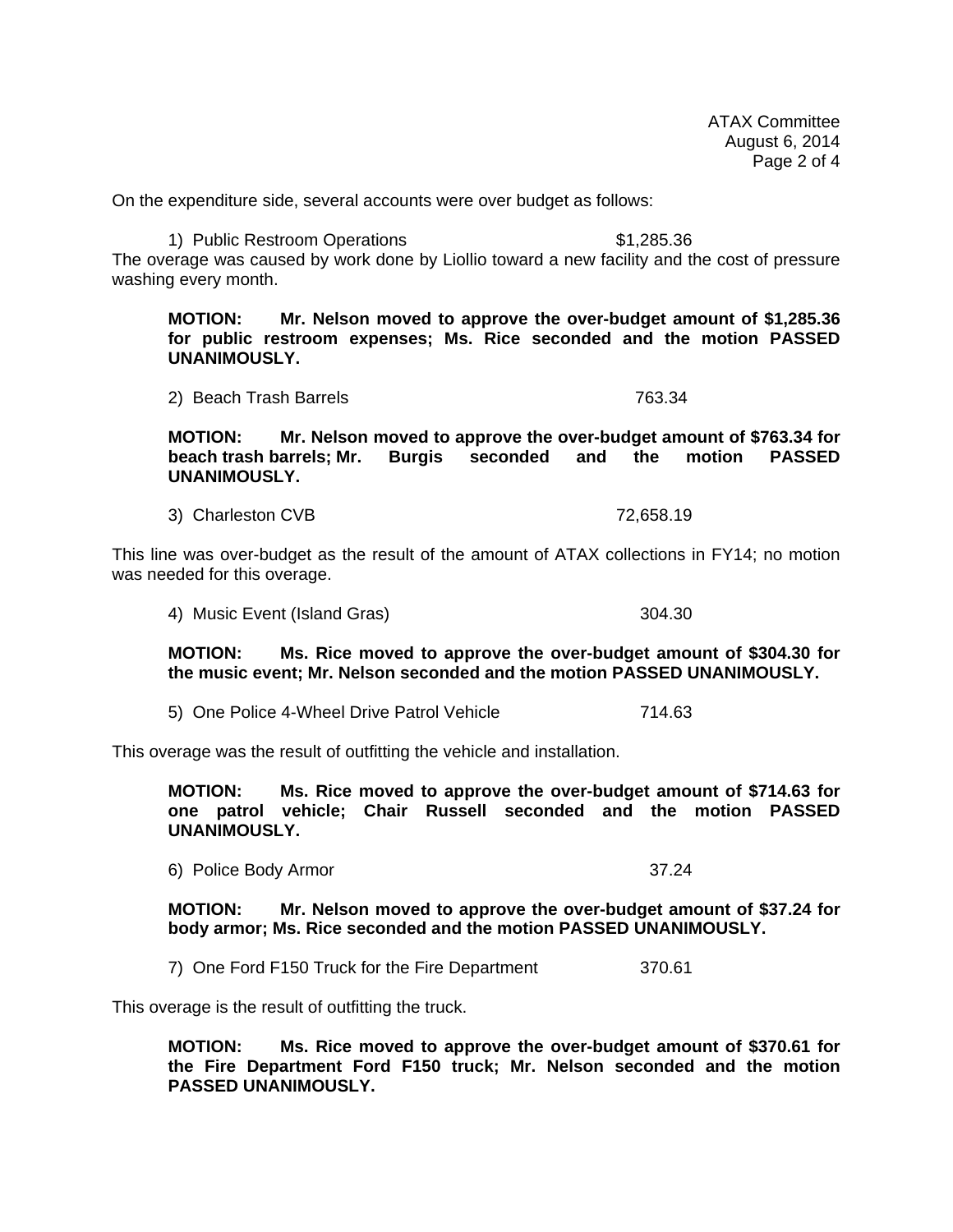ATAX Committee August 6, 2014 Page 3 of 4

Treasurer Suggs noted that a substantial portion of the FY14 surplus can be attributed to the fact that the dune walkover at the public restrooms, budgeted for ninety-five thousand seven hundred fifty dollars (\$95,750) was not done; it has been re-budgeted in FY15. Another part of the surplus is twenty-five thousand dollars (\$25,000) budgeted for fifty percent (50%) of the cost of fabricating wayfinding signs; this project also was not done and has been re-budgeted for FY15. In addition, the decision to rehabilitate the watersports dock rather than replace it saved the ATAX fund one hundred twenty-two thousand one hundred five dollars (\$122,105).

With an FY14 surplus in excess of three hundred seven thousand dollars (\$307,000), the ATAX fund will carry forward approximately one million seven hundred thousand dollars (\$1,700,000); expenditures anticipated for FY15 total one million eighty dollars (\$1,080,000).

- **5. Old Business** None
- **6. New Business** None

#### **7. Miscellaneous Business**

#### **Consideration of Moving the ATAX Meetings to Noon**

Assistant Dziuban explained that the City is trying to consolidate committee meetings into two or three (2-3) days; the ATAX Committee meeting conflicts with another committee meeting; therefore, staff is seeking to move the ATAX meetings to noon.

The members of the Committee had no objections to the meeting time change; ATAX meetings in the future will begin at noon.

Assistant Dziuban announced that the City will hold a parking roundtable at 5:30 p.m. Thursday, August 21<sup>st</sup> in Council Chambers.

Ms. Rice asked when Liollio would be making a presentation on new public restrooms.

Assistant Dziuban stated that she was unaware of any planned presentation by Liollio, but reported that they have completed the site evaluation and recommended two (2) possible sites, i.e. the large municipal parking lot and the existing location. City Council approved additional funds for Liollio to generate a construction timeline and cost estimates for both locations.

Treasurer Suggs stated that the FY15 budget does not contemplate construction in FY15, but in FY16; in addition the ATAX fund is paying fifty percent (50%) of the cost for Liollio's services.

Next Meeting Date: Noon, Wednesday, October 8, 2014 in Council Chambers

**8. Adjourn** 

 **MOTION: Mr. Nelson moved to adjourn the meeting at 11:31 a.m.; Mr. Burgis seconded and the motion PASSED UNANIMOUSLY.**